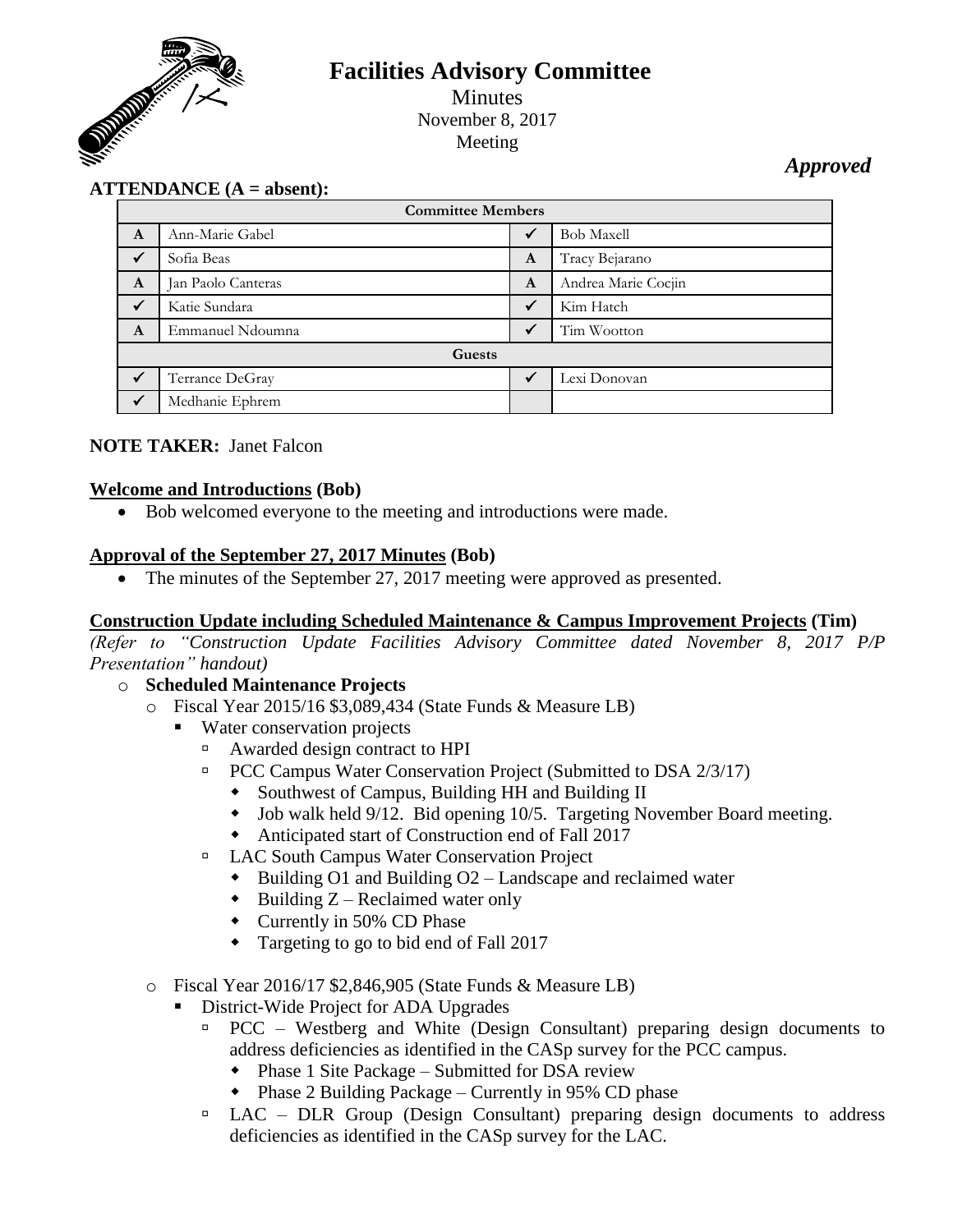#### **Construction Update including Scheduled Maintenance & Campus Improvement Projects (continued)**

- o **Scheduled Maintenance Projects (continued)**
	- Door Lockdown Project
		- $\Box$  Phase II Finalizing work scope to allow for lockdown from within room
			- PCC Campus Retrofit doors in Buildings HH, GG, CC, JJ, II and MM.
			- LAC Campus Retrofit doors in Buildings A, T, and CDC.
	- o Fiscal Year 2017/18 \$639,456 (State Funds Only)
		- **Project Facilities Proposals (PFP) Submitted on September 13, 2017**
		- High Voltage Electrical Improvements
			- Replacement of oil switch and transformer at Building G
			- Replacement of oil switch at PCC main distribution.
		- **Lighting Inverter Replacement** 
			- □ Scope includes lighting inverter replacement at LAC Building T and PCC Building JJ

## **District Wide Energy Projects**

- $\circ$  Prop 39 Years 3, 4 & 5 2015-18 Projects \$1,878,957
	- **LED Lighting Retrofits, Buildings T, HH and O-2** 
		- Approximately 207,140 kWh/yr. in energy savings and \$30,263 in cost savings
		- □ Notice to Proceed issued June 2017
		- $\Box$  10 weeks for equipment submittal and procurement
		- Installation targeted for Fall 2017
		- All work to take place during the  $3<sup>rd</sup>$  shift
		- □ Delayed due to Manufacturer filing Chapter 7
			- New manufacturer selected and going through approval process with contractor
- **District Wide Energy Projects – Integrated Energy Master Plan (IEMP)**
	- o DLR Group was selected to create the Energy Master Plan
	- o IEMP to include a clear path towards compliance with the Governor's Executive Orders **District-Wide Net Zero Goal**
	- o IEMP will be integrated with the 2041 Facilities Master Plan & future designs
		- Future designs of buildings
			- □ Integrate IEMP to District Design Standards
	- o Assessment and Planning Services
		- Central Plant/Building Analysis load analysis
		- Design recommendations
			- District-Wide net zero goal
			- <sup>o</sup> On-site energy generation
			- Water Management
	- o Project started Summer 2017, estimated completion Spring 2018
	- $\circ$  Total project budget = \$211,944
- $\triangleright$  Kim asked if the lighting projects are replacing just the light bulbs. Tim responded that some places will be able to just change the light bulbs and other areas will require the fixtures to be changed.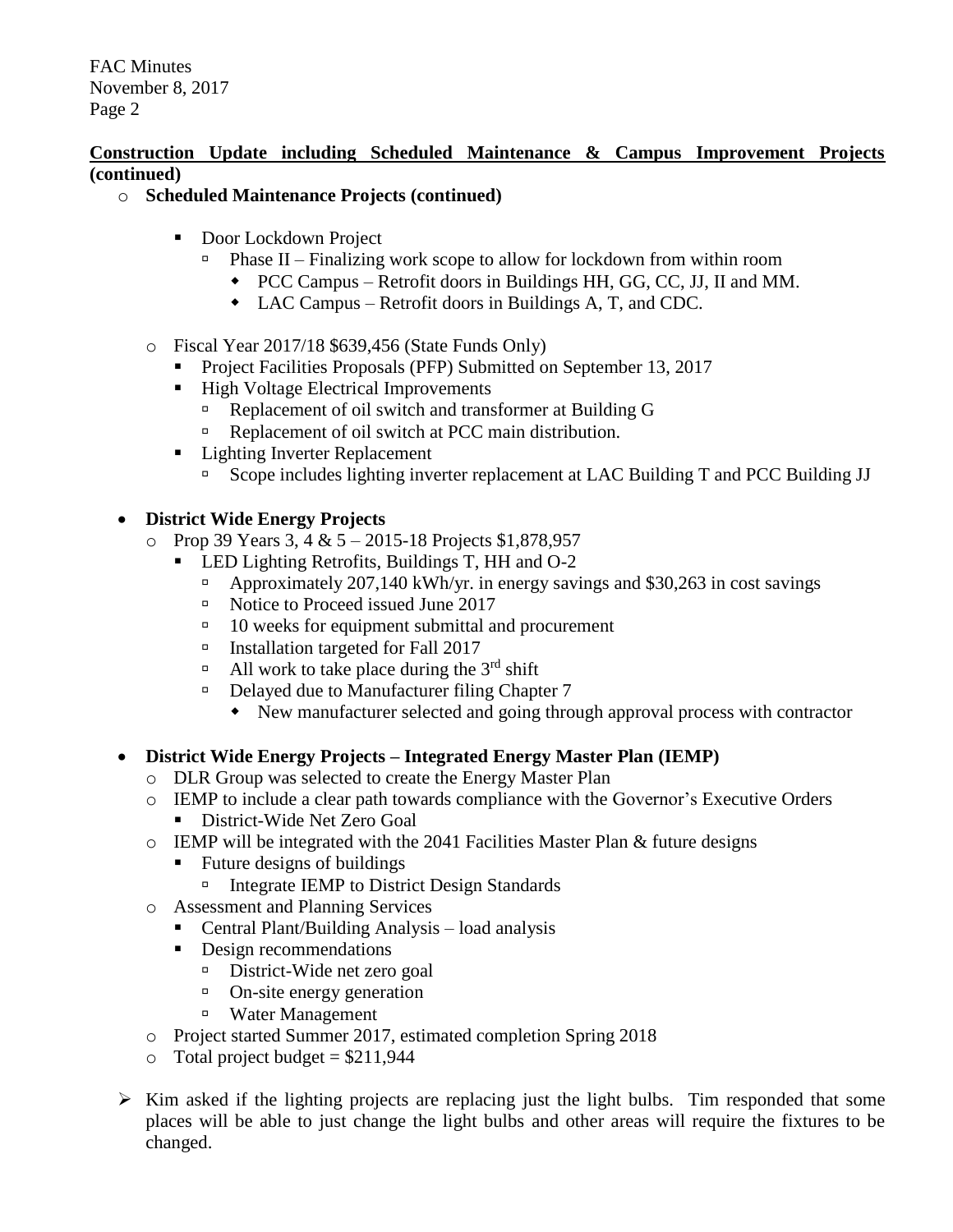#### **Construction Update including Scheduled Maintenance & Campus Improvement Projects (continued)**

- o **District Wide Energy Projects – Integrated Energy Master Plan (IEMP) (continued)**
- $\triangleright$  Katie requested the lighting outside of Building II at PCC be addressed. Medhanie answered Facilities has already looked into the issue and will be addressing the lighting for that area.
- $\triangleright$  Medhanie commented the Chancellor's Office is looking at what the District is doing with respect to energy plans and may use the plans as an example for other districts in the state.
- **Campus Improvement Projects – Fiscal Year 2016/17 (Measures E & LB)**
	- o Facility Advisory Committee Approved 2/22/17
		- Building HH Artificial Turf for courtyard (\$100,000) Board approved in October waiting for Notice to Proceed from Contracts
		- Building  $T -$ Room 1200 Replace carpet and paint (\$30,000) Soliciting proposals
		- Building  $R$  Thermostat for gym heater (\$60,000) Soliciting proposals
	- o Facility Advisory Committee Approved 4/19/17
		- Baseball field Scoreboard replacement (\$130,000)
			- Board approved in October waiting for Notice to Proceed from Contracts
		- Building MM Trailer removal (\$20,000) *Complete*
		- Building L Replace basement Vinyl floor (\$13,000) *Complete*
		- Building CDC (LAC) Replace carpet in classrooms and offices  $(\$16,000)$ 98% complete
- **Campus Improvement Projects – Fiscal Year 2017/18 (Measures E & LB)**
	- o Facility Advisory Committee New Requests 11/8/17
		- Building  $Q$  Installation of glue down ceiling tiles for Q113 (\$13,000)
		- Building MM HVAC upgrade  $(\$65,000)$
		- Building  $EE Room$  108 upgrade (\$50,000)
		- Building  $HH -$  Shade structure installation (\$20,000)
- $\triangleright$  Sofia asked for clarification why the HVAC is being upgraded in Building MM when the building is scheduled for major construction in the future. Tim responded the current HVAC project is for the administration side of the building which is not part of the proposed construction schedule.
- The Campus Improvement Projects requested for November 8, 2017 were approved as presented.

#### **Current Construction Projects**

- o **LAC Building D 1 st and 2nd Floors – Science Labs (Measure E)**
	- $\blacksquare$  MSP Architects Design Firm, T.B. Penick & Sons Contractor
	- Renovate 16,000 square feet of 1<sup>st</sup> floor and 2,573 square feet of  $2<sup>nd</sup>$  floor for new Science Labs
	- Project started September 2016, original estimated construction completion Fall 2017
	- New estimated construction completion Fall 2018
	- **-** LBCC issued termination letter on  $5/22/17$ . Working through process with Western Surety Company to get the project completed.
	- Total project budget =  $$14,635,024$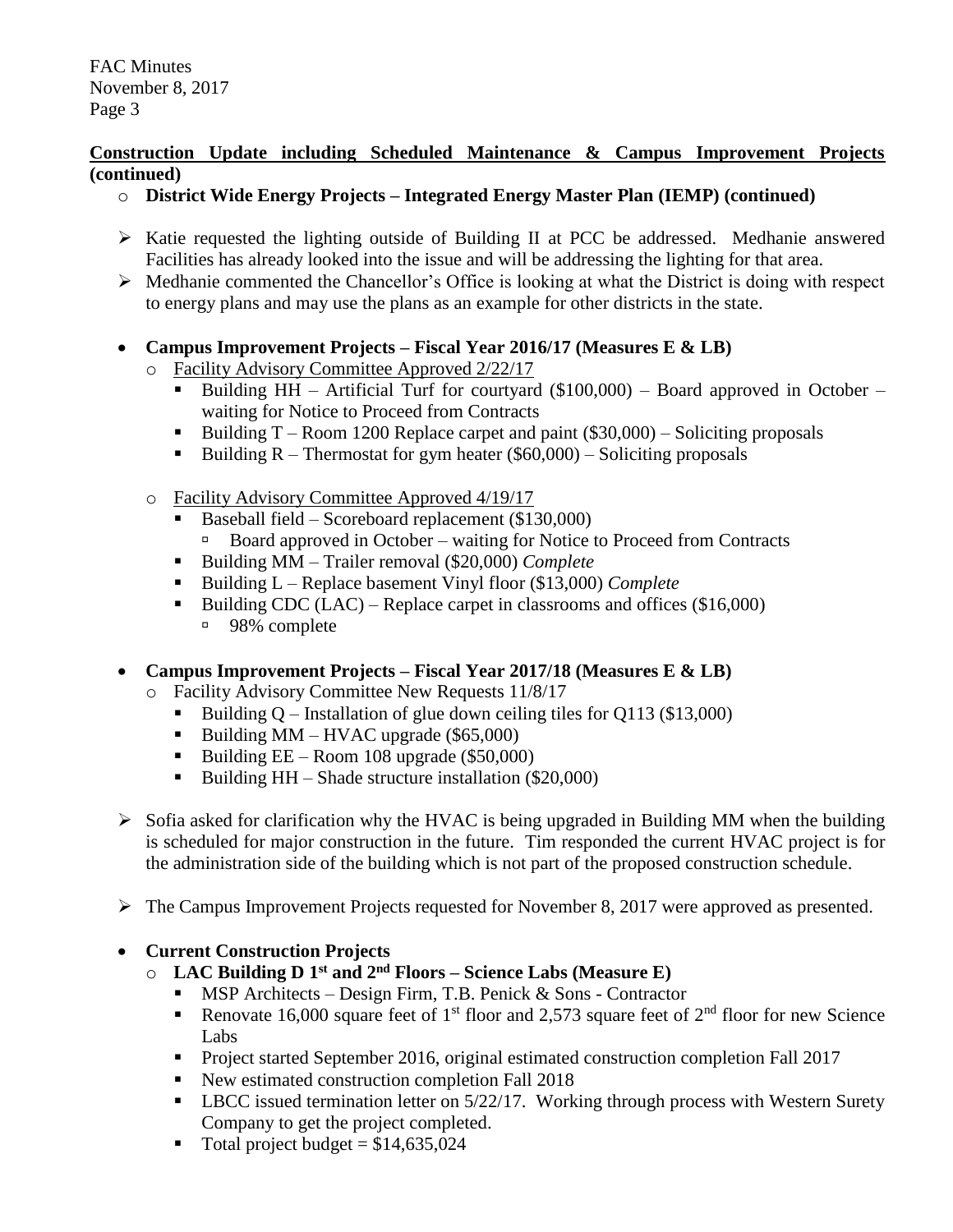## **Construction Update including Scheduled Maintenance & Campus Improvement Projects (continued)**

## **Current Construction Projects (continued)**

- $\triangleright$  Medhanie updated the committee on this project with the latest information. The terms of the agreement are being finalized for a new contractor to take over and finish the project.
- $\triangleright$  Kim requested paperless dryers in the restrooms for Building D. Medhanie responded the air dryers are the new standard for the District.
- $\triangleright$  Kim said there are vacuum hoods in the Chemistry department that need to be addressed as well as the air lines. Tim and Medhanie asked for a list of issues that could be sent to them. If the issues are not part of the scheduled project, Facilities will look into it further.

## o **District Wide Security Monitoring System (Measures E & LB)**

- P2S Engineering Design Firm, Pars Arvin Contractor
- **Project started in October 2016, estimated construction completion Winter 2018**
- Design plan covers all exterior building entrances and heavy use areas
- 98% of the 200 cameras have been installed at PCC
- Currently working on programing Video Management System (VMS)
- Maintenance and support assessment addressed during the design process. New staff position created based on assessment.
- Long Beach Police can view cameras in an emergency through VMS
- LAC camera installation has begun. Approximately 400 cameras to be installed at LAC.
- $\blacksquare$  Total project budget = \$10,308,743

# o **LAC Building P – English Studies (Measures E & LB)**

- Steinberg Architects Design Firm, A&B Construction Contractor
- Occupants moved to swing space in Buildings M and N
- **Project will address ADA, classrooms, offices and MEP systems**
- Currently working on interior demolition, framing and MEP rough-in
- Construction started February 2017, estimated completion Fall 2018
- $\blacksquare$  Total project budget = \$8,670,713

# **Upcoming Construction Projects**

- o **LAC Building J – Auditorium (Measures E & LB)**
	- SVA Architects Design Firm
	- Renovate 37,878 GSF Auditorium, originally built in 1956
	- Adding 14,119 GSF onto northwest corner for additional classrooms, offices, storage and elevator
	- Upgrading structural, accessibility and fire/life/safety to current codes
	- DSA approved October 3, 2017
	- Notice of bid went out on October 13, 2017 and job walk held October 23, 2017
	- Anticipated construction start January 2018 and construction completion Fall 2019
	- Total project budget =  $$24,629,548$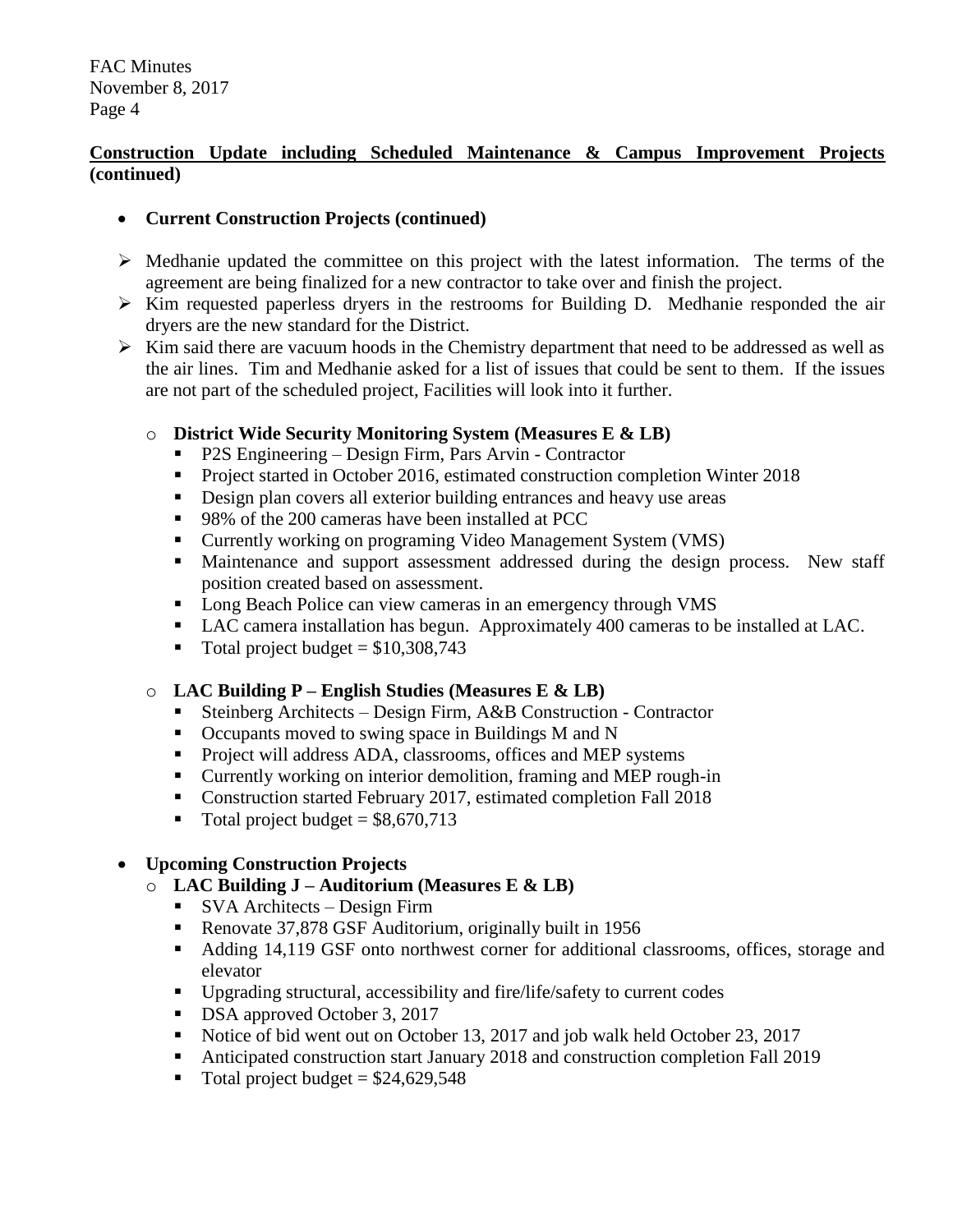## **Construction Update including Scheduled Maintenance & Campus Improvement Projects (continued)**

## **Current Design Projects**

- o **LAC Kinesiology Labs and Aquatic Center (Measures E & LB)**
	- Design contract awarded to Westberg and White, Spring 2017
	- Design for renovation of Outdoor Kinesiology Labs, which includes a softball field, soccer fields, sand volleyball courts, tennis courts and associated support facilities and infrastructure
	- **Design also includes construction of a new Aquatic Center, which includes 50 meter pool** and support building of approximately 15,000 sq. ft. to provide showers, locker rooms, storage, pool equipment and office spaces
	- Addresses ADA access issues, lighting and parking
	- Anticipated construction start Spring 2019
	- $\blacksquare$  Total project budget = \$44,238,099

## o **PCC Parking Structure – P2 (Measure LB)**

- **HPI** Architecture selected to prepare bridging design documents
- **Design-Build delivery method**
- Parking structure to include solar panels on top floor
- **Parking structure to serve 500-600 vehicles for long term student and staff parking needs**
- $\blacksquare$  To be located in parking lots 5, 6 and 8
- Design-Build Entity to be selected Fall 2017
- $\blacksquare$  Total project budget = \$21,493,800
- $\triangleright$  Kim asked if there are plans to have digital signs at the entrance to the parking structure showing how many spaces are available. Tim confirmed the current design does include that technology.

#### o **LAC Building M – Multi-Disciplinary Classroom (Measures E & LB & Prop. 51 State Funding)**

- First State funded project utilizing the Design-Build delivery method.
- GKK Works selected to prepare bridging design documents.
- **Project requires demolition of the existing Buildings M and N.**
- New construction of a 3 story building of 81,970 GSF to include classrooms and office.
- This building will house Language Arts, Foreign Language, and Computer and Office Studies (COS)
- Anticipated construction start Fall 2019, construction completion Fall 2022.
- $\blacksquare$  Total project budget = \$70,164,781 (State funded = \$20,601,755)

# o **PCC Building MM – Construction Phase I (Measures E & LB & Prop. 51 State Funding)**

- State budget approved funding for Preliminary Plans only during fiscal year 17/18.
- HPI Architecture selected to prepare design documents
- Project will consist of renovating West Wing of MM which houses the HVAC and Carpentry departments.
- **Project will include demolishing the former Alternative Fuels section.**
- Anticipated construction start Fall 2019, construction completion Fall 2020.
- Total project budget =  $$19,679,951$  (State funded =  $$7,096,729$ )